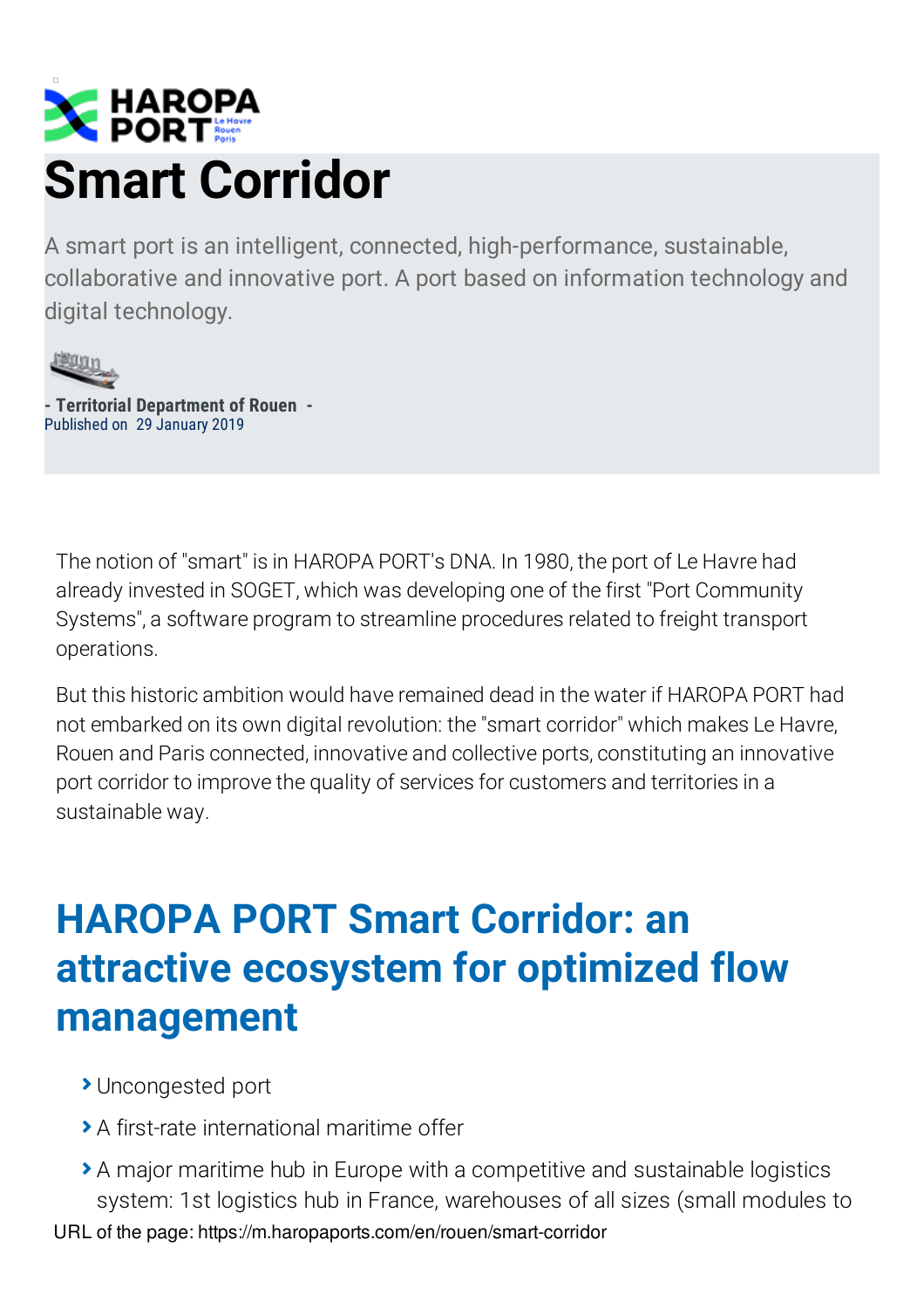- XXL) connected to all modes of transport
- A network of modern and fluid river, rail and road infrastructures for an efficient and ecological service to the hinterland

# **SMART**

because it aspires to develop a new model of urban and industrial port territory integrated through innovation.

HAROPA PORT relies on the development of intelligent data management tools to improve the quality of service for its customers and the region in a sustainable way. A port capable of modernizing its facilities and assets to increase economic performance while limiting its environmental footprint

## **CORRIDOR**

because it has a land-use planning function. Shipping companies, terminal operators, customs, carriers etc. : the multiplicity of stakeholders makes the supply chain complex. Within this ecosystem, HAROPA PORT appears as a geographical space similar to a vast corridor, capable of interconnecting all players so that each stakeholder can receive and share relevant information in an efficient way.

## **HAROPA PORT's ambition is based on four challenges:**

OPEN

OPEN

**MINDS** 

URL of the page: https://m.haropaports.com/en/rouen/smart-corridor

OPEN

OPEN

**LOGISTICS**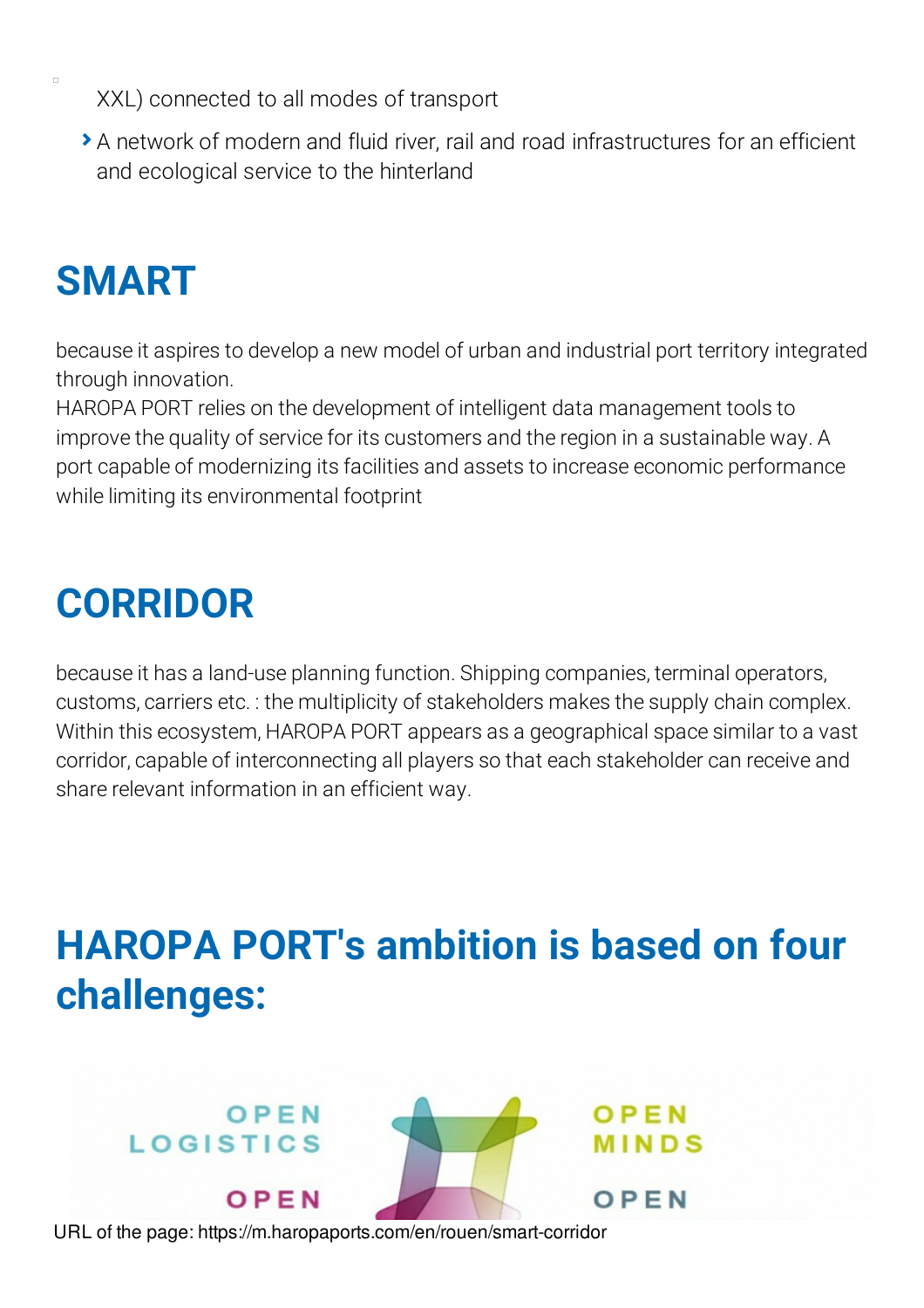## **1 - Open logistics**

 $\Box$ 

State-of-the-art technologies to facilitate the flow of goods Guaranteeing the competitiveness of port areas, the fluidity of the transit of goods from the port to the hinterland is a priority issue for HAROPA PORT, for which digital innovation is a source of opportunities. Reduction of lead times and costs, speed, flexibility, traceability, there are many solutions to optimize flows.

#### **2 - Open business**

An intelligent and sustainable port at the service of its customers In the field of the Green Port, there are many opportunities and they are at the heart of the considerations and actions carried out by the ports of the Seine axis. The objective is to make the energy and ecological transition a competitive advantage of HAROPA PORT's offer. The integration of renewable energies, the circular economy and industrial ecology, the development of multimodal transport, the use of new fuels and bio-monitoring using UAVs are all ways to promote a model of research and innovation in the service of the environment.

## **3 - Open minds**

An incubator for collective innovation

Because the Smart Corridor is also a unifying force, it brings together around it within the territories talented people and a community made up of companies, schools, universities, development agencies, researchers and laboratories. HAROPA PORT has already committed itself to creating a dynamic marketplace through public and private partnerships and events to explore and develop together the question of innovation. HAROPA PORT thus wishes to encourage the emergence of positive interactions, sharing knowledge to form a truly intelligent industrial web. URL of the page: https://m.haropaports.com/en/rouen/smart-corridor